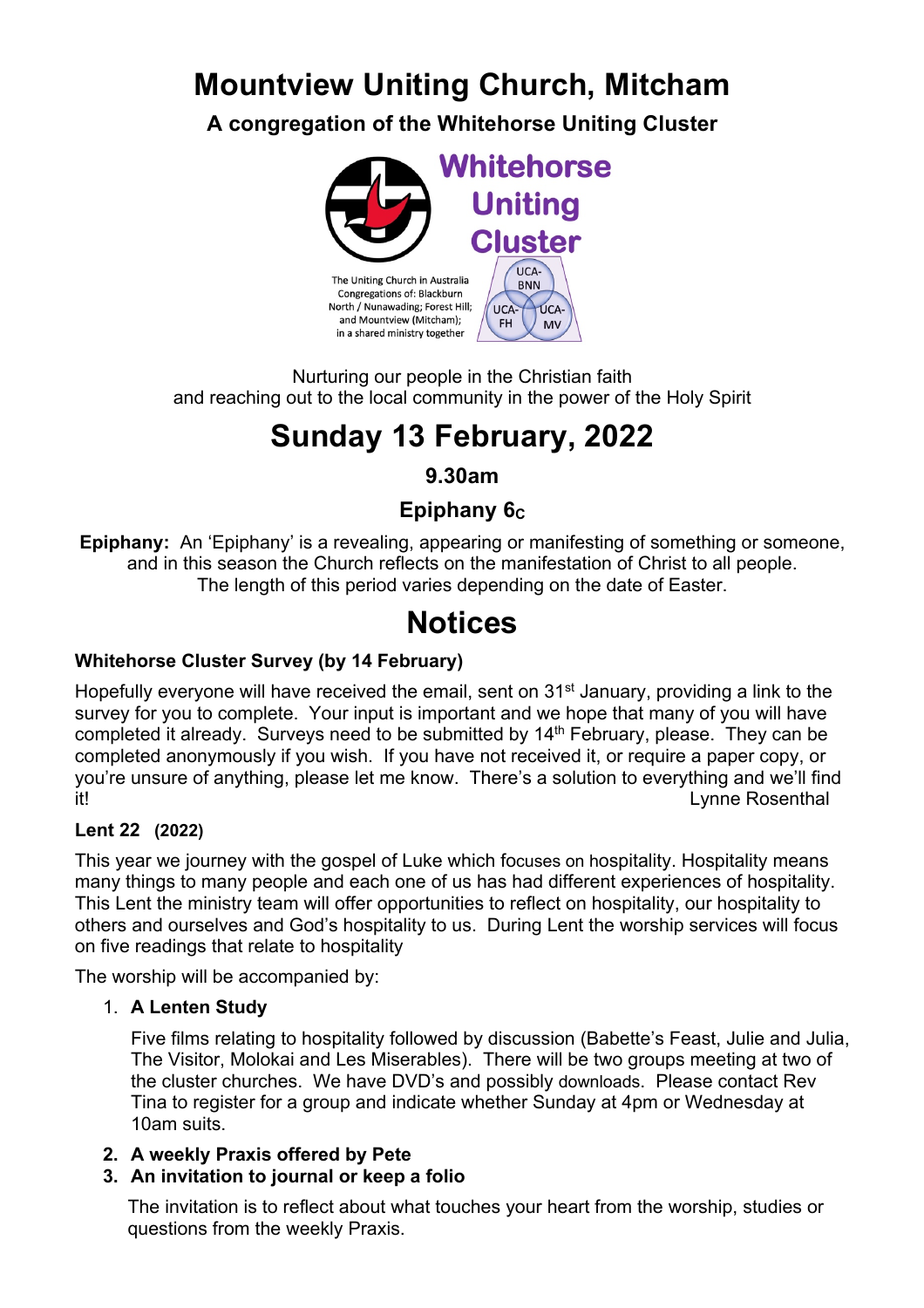You may choose to buy a journal or use an online one (Contact Pete) or use an online resource called Bullet Journal (Pete can assist with this) or keep a small folio of reflections, copies of articles or stories or photos in a folder or box.

Later in the year we will create an opportunity, perhaps over a meal, to share our insights

The ministry team hopes you find Lent 22 a blessing and Life giving

#### **Tech Learn and Share** *(contact Rev Peter if you have any questions)*

We will recommence out Tech Learn and Share this Tuesday evening (15 February) at 7:30pm. We will be having it at the Mountview Church. As usual, anyone is welcome, no matter what your tech level or interest is.

We will be breaking into 2 groups for the night. The 1<sup>st</sup> group will have a guided tour of the Mountview audio-visual setup but with a focus upon making the most of your own setting and needs.

The 2<sup>nd</sup> group will be more informal, following up the issues you want to raise. Some have suggested this may include following up the video production session we did last time. This would include the successes and struggles you encountered.

Remember, the group is about helping each other out so it is a time of fun, trying stuff and learning a bit more.

#### **Official Opening of Forest Hill Op Shop**

We know the Forest Hill Op Shop is already operating after its refurbishment but the official opening will take place on Tuesday 22<sup>nd</sup> February at 2.00 p.m. The Moderator, Rev Denise Liersch will officiate. Refreshments will be served and the Op Shop will be open for inspection. Everyone is most welcome to join in this celebration. RSVP to Cathryn Peppiatt:

- office.foresthilluniting@gmail.com
- 9877 3562.

#### **Kids Hope Corner – A report from Corry Skilbeck (Forest Hill)**

I really didn't expect our Forest Hill Kids Hope to start back at Burwood Heights Primary till the new Covid testing requirements had settled in for a while. What a surprise to hear from the school today... "*Our start to the school year has already had its ups and downs, but we are all coping well. Esther (Principal) and I have looked at the whole school list and have come up with four students who we know will definitely benefit from the Kids Hope program."*

Our eight mentors, four of whom are looking for new kids after their 2021 kids graduated, will be thrilled to know that I will visit the school next Monday to set up our Program for 2022! Please give thanks and pray for us all...school staff, mentors, kids and the parents of the new children who must give their permission. The corry Skilbeck corry Skilbeck

#### **Tonga Tsunami Disaster Appeals - Donation of Goods for Tonga**



Thank you to the many people who have donated goods for the Tonga relief efforts of the Mission Liaison Group (MLG) based in Keysborough. At least 7 car loads of goods have been taken from Forest Hill to Mount Waverley. On Wednesday of this week I was at St John's Uniting Church in Mount Waverley when the goods were loaded into cars, ready to be taken to the MLG storage facility. It was a joy to be involved in this. The generosity of people has been so heart-warming. People really do like to be kind, generous and give to others.

It's not yet too late to donate. The Donations can be brought to the Forest Hill Uniting Church Office on Monday 14th February between 10:30am and 1:30pm. This will be the last opportunity to donate for this shipping container of goods. *Cathryn Peppiatt.*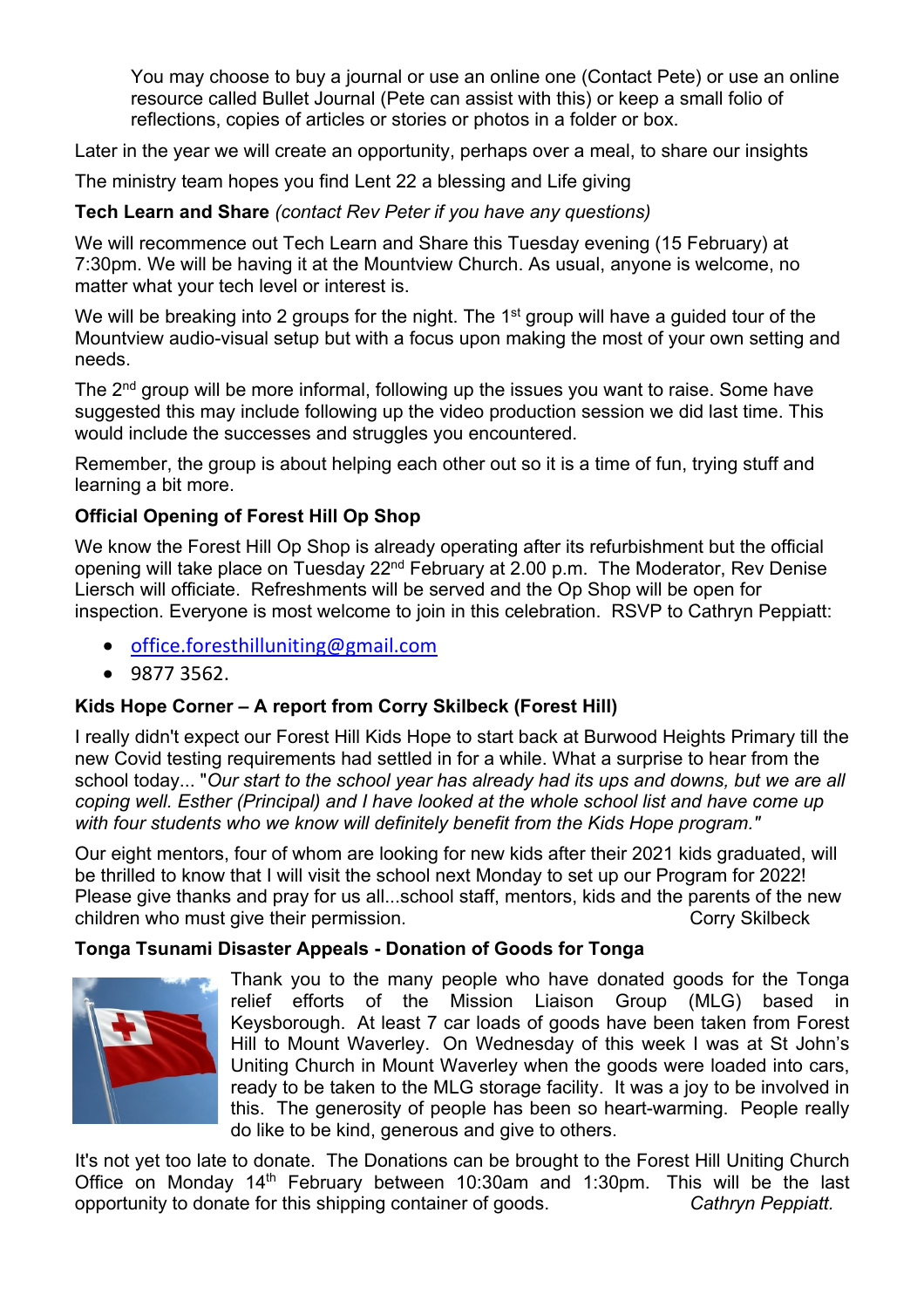#### **New Year** Quiet **Retreat Day at Forest Hill UC**

10.30am to 3pm on Wednesday 16<sup>th</sup> February

Please let Corry know by day's close on February 13th, if you plan to attend. It is open to all, but registration helps the catering and saves waste.

Maybe you've never been to a group Quiet Day with times of silence? Maybe you're not sure how you would fill silent spaces, or if you might feel under pressure to participate at some points?

The day and what you get out of it is very much up to you, but… it is simply a day to relax and refresh; inside and out. Men and women are welcome.

- The day starts with Morning tea, and tea and coffee will be available for you to help yourself all day.
- The Theme for the day is presented verbally and visually, and the various ways you may choose to spend your silence are outlined.
- In times of silence (there are two am & pm of about 1 1/4 hours each) you find your own space to sit, walk, etc and use whatever of the provided resources you wish. Bring your own Journal if you wish.
- Resources include:
	- o A range of specific material to focus your thoughts and stimulate exploration of your life 'On the Road' as it relates to your own inner wellbeing
	- o A selection of books to browse
	- o Simple art materials, pencils and paper for writing or drawing
	- o Visual presentations.
- Lunchtime **(you bring your own 'whatever')** is not silent, and is a friendly time to enjoy together.
- To conclude the day we share Communion together and gather the meaningful outcomes of the day by symbolic gesture or brief comment by any who choose to share a highlight.

#### **Maintenance at Mountview**

With the ageing of our property committee members and/or our congregation members there are some jobs around Mountview that we can no longer attend to and therefore the property committee is seeking the assistance of a trusted and competent handy man who can do maintenance around the property for us. If anybody knows of someone suitable please contact Eddie Short on 0447 312 996 or Don Bain. Your assistance would be appreciated.

# **Worship Roster**

**This Sunday 13 February:** Rev Pete Rivett Jenny Balshaw (VF) Jill Kidd (F) David Rowe (Lead Steward)

**Next Sunday 20 February:** Rev Pete Rivett Heather Barnes (VF) Denyse Ward (F) John Cosstick (Lead Steward)

# **Lectionary Readings**

**This Sunday 13 February:** Tim Joyce Jeremiah 17: 5-10 Psalm 1 1 Corinthians 15: 12-20 Luke 6: 17-26

**Next Sunday 20 February:** Michael Plumridge Genesis 45: 3-11, 15 Psalm 37: 1-11, 39-40 1 Corinthians 15: 35-38, 42-50 Luke 6: 27-38